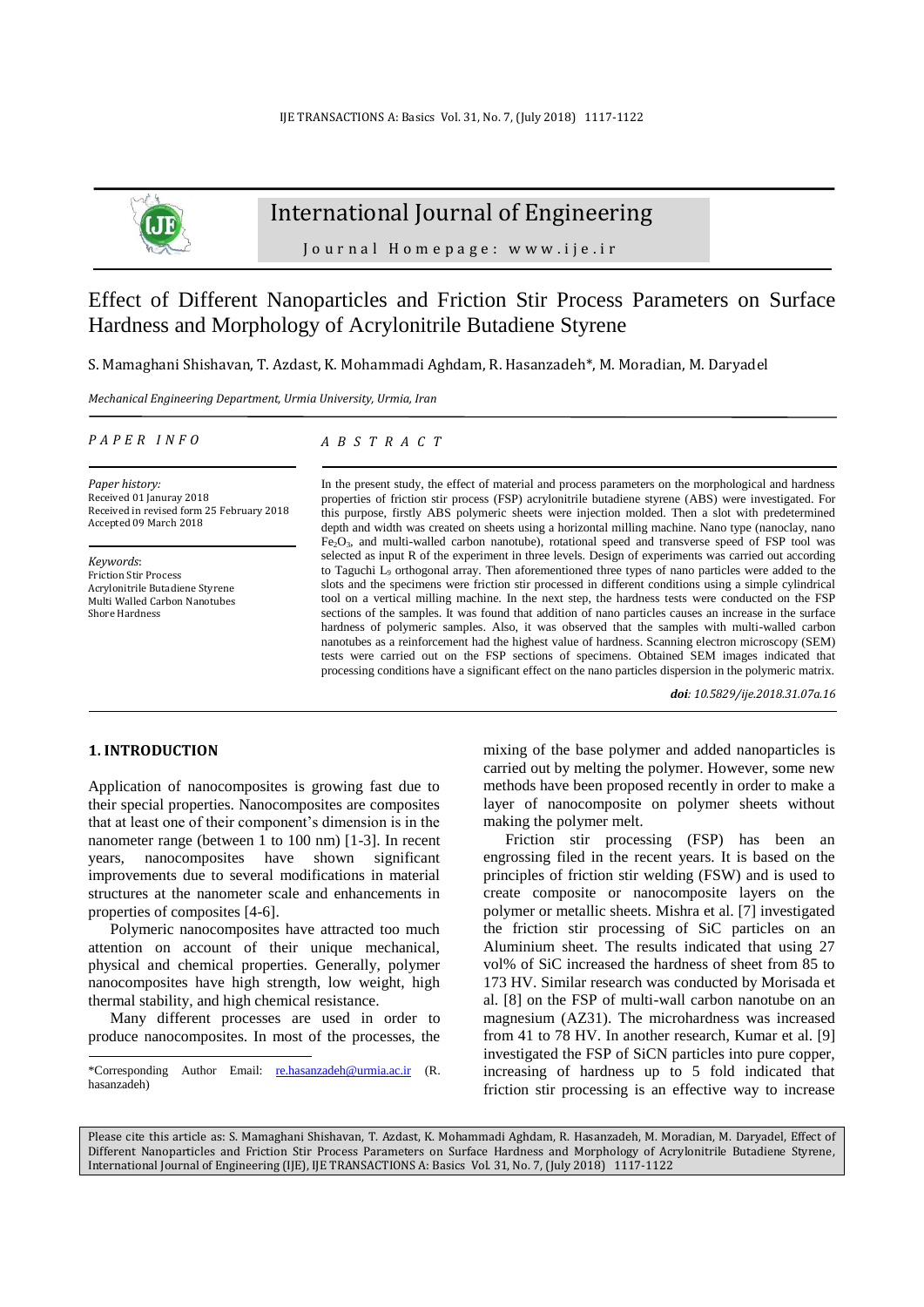the hardness of metals. Some more recent researches are conducted on the FSP of polymers. Baramouz et al. [10] used a new method based on FSP to produce polymer nanocomposite containing nanoclay in order to enhance distribution of nanoparticles and mechanical properties. They found out that the hardness of nanocomposite samples was increased by increasing the rotational and transverse speeds. Also, the results illustrated that nanoparticles dispersed in some regions were completely exfoliated and in some other regions were intercalated. Zinati et al. [11] studied the FSP of nanocomposite polyamide-6/multi walled carbon nanotubes (MWCNTs). They used X-ray diffraction (XRD) and scanning electron microscopy (SEM) tests to investigate the properties of nanocomposites. The results illuminated that MWCNT were distributed uniformly into the polymeric matrix. This uniform distribution enhanced the reinforcement capability of CNTs. Nakhaei et al. [12] studied tensile properties of ethylene-propylene diene monomer (EPDM)/nanoclay using FSP. They investigated the influence of rotational and transverse speeds and shoulder temperature on the tensile properties of nanocomposite samples. The results proved that by increasing rotational speed and shoulder temperature, tensile strength increases from 15.8 to 18.2 MPa while the elongation at break decreases from 46 to 22%.

According to the literature review, there was no comprehensive published research on the effect of adding different nanoparticles on the FSP sections of ABS polymer. ABS is used in the manufacturing of car interior parts and furniture. Thereby improving the surface hardness of this polymer seems to be necessary. In this research, the effect of adding three types of nanoparticles including nanoclay, nano  $Fe<sub>2</sub>O<sub>3</sub>$  and MWCNT and processing conditions of FSP including rotational and transverse speeds on the hardness and morphological properties of ABS was investigated using Taguchi approach.

### **2. DESIGN OF EXPERIMENTS**

Taguchi method is used in this research in order to investigate the effect of input parameters on the results. Taguchi approach is a combination of statistical and mathematical techniques used in experimental studies. This approach is capable of determining the optimum conditions with minimum number of experiments.

The nanoparticle type was selected as the first input parameter of this study at three levels (clay,  $Fe<sub>2</sub>O<sub>3</sub>$ , and MWCNT). Similarly, each of the rotational and transverse speeds of FSP tool was considered as process parameters in three levels. The input parameters and their levels are given in Table 1. According to the parameters and their levels, Taguchi L<sub>9</sub> orthogonal array was employed for the design of experiments using Minitab software. The list of experiments is presented in Table 2.

Taguchi method introduces a loss function that is presented as a signal to noise ratio (S/N). Depending on the problem, one of the signal to noise analysis of Equations (1) to (3) is applied.

$$
S/N = 10\log[\frac{\overline{Y}^2}{S^2}]
$$
 (nominal is best) (1)

$$
S/N = -10\log\left[\frac{1}{n}\sum_{i=1}^{n}\frac{1}{y_i^2}\right] \qquad \text{(larger is better)}\tag{2}
$$

$$
S/N = -10\log[\frac{1}{n}\sum_{i=1}^{n} y_i^2]
$$
 (smaller better) (3)

where, y is response variable, s is standard deviation and n is the number of experiments' repetitions. For each parameter, regardless of what type the problem is, the optimal level is the level in which S/N ratio has the highest value. Since in this case, higher hardness values of specimens are desirable; therefore, the "larger is better" state was used to calculate the S/N ratio [13].

#### **3. EXPERIMENTAL PROCEDURE**

**3. 1. Materials and Equipment** ABS with melt flow index (MFI) of  $1.7g/10$  min (200 $^{\circ}$ C, 5kg), Tabriz Petrochemical Company, was used as the base material. Montmorillonite nanoclay with trade name of Cloisite 30B, alpha- ferrous nano-oxide  $(\alpha$ -nano Fe<sub>2</sub>O<sub>3</sub>) with purity of 98% and particle size of 20-40 nm and MWCNT with purity of 90%, inner diameter of 5-10 nm, external diameter of 10-30 nm and length of 10-30 µm (US reasearch nanomaterial Inc.) were used as reinforcements.

**TABLE 1.** Input parameters and their levels

| <b>Levels Parameters</b>  |      |                                |              |
|---------------------------|------|--------------------------------|--------------|
| Nanoparticle type         | Clay | Fe <sub>2</sub> O <sub>3</sub> | <b>MWCNT</b> |
| Rotational speed (rpm)    | 500  | 800                            | 1250         |
| Transverse speed (mm/min) | 25   | 40                             | 63           |

**TABLE 2.** L<sup>9</sup> experiments of Taguchi approach

| <b>Sample</b>  | <b>Nanoparticle</b><br>type    | <b>Rotational</b><br>speed (rpm) | <b>Transverse speed</b><br>(mm/min) |
|----------------|--------------------------------|----------------------------------|-------------------------------------|
| 1              | Clay                           | 500                              | 25                                  |
| $\overline{c}$ | Clay                           | 800                              | 40                                  |
| 3              | Clay                           | 1250                             | 63                                  |
| 4              | Fe <sub>2</sub> O <sub>3</sub> | 500                              | 40                                  |
| 5              | Fe <sub>2</sub> O <sub>3</sub> | 800                              | 63                                  |
| 6              | Fe <sub>2</sub> O <sub>3</sub> | 1250                             | 25                                  |
| 7              | <b>MWCNT</b>                   | 500                              | 63                                  |
| 8              | <b>MWCNT</b>                   | 800                              | 25                                  |
| 9              | <b>MWCNT</b>                   | 1250                             | 40                                  |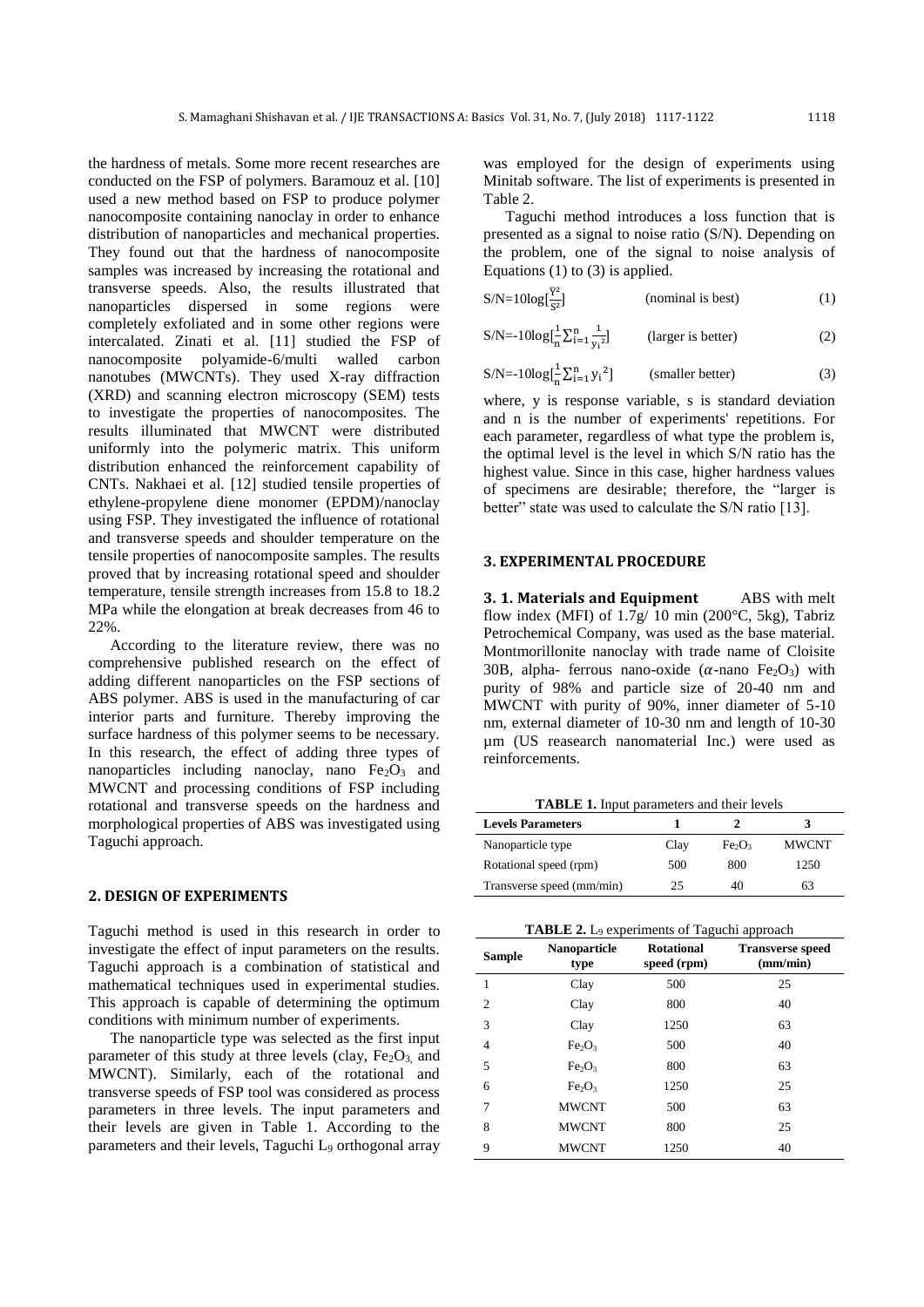An NBM HXF-128 injection molding machine is used for injection molding of specimens. Horizontal and vertical milling machines were utilized in order to create grooves and perform FSP on polymeric sheets, respectively. Shore-D hardness test machine was employed to measure the hardness of produced FSP specimens and also the morphological properties of the produced FSP samples were investigated using a Hitachi S-4160 field emission scanning electron microscope (SEM).

**3. 2. Preparation of Specimens** After the design of experiments, in order to manufacture polymer sheets made of ABS, granules were dried using the dryer unit of injection molding machine at 80 °C for 24 hours. According to the processing conditions of Table 3, polymeric sheets were produced using injection molding machine in a mold with a dimension of 175×80 mm and thickness of 3.7 mm.

Then two grooves were created with a width of 1.3 mm and depth of 1.5 mm in the longitudinal direction and on one of the sides of the polymeric sheets using a horizontal milling machine. Afterwards, three types of nanoparticles were added manually into the grooves. A simple cylindrical pin was selected as the tool and the friction stir processing was carried out using a vertical milling machine and polymeric nanocomposite sheets were produced according to experiments listed in Table 2. The pin used for FSP polymeric sheets is illustrated in Figure 1. Also, Figure 2 demonstrates three different samples produced using different nanoparticles.

Finally, hardness and SEM tests of FSP polymeric specimens were conducted whose results are as follows.

| <b>TABLE 3.</b> The injection molding processing parameters |  |  |
|-------------------------------------------------------------|--|--|
|                                                             |  |  |

| <b>Parameter</b>                    | <b>Value</b> |  |
|-------------------------------------|--------------|--|
| Injection temperature $(^{\circ}C)$ | 240          |  |
| Injection pressure (MPa)            | 115          |  |
| Holding pressure (MPa)              | 80           |  |
| Holding pressure time (s)           | 2            |  |
| Mold temperature $(^{\circ}C)$      | 40           |  |



**Figure 1.** Pin used for FSP in this study

#### **4. RESULT AND DISCUSSION**

**4. 1. Shore-D Hardness Test** Hardness test was conducted on the produced FSP polymeric samples and in order to increase the accuracy of hardness test, specimens were tested at least on five points and the average value was reported as the final hardness result of FSP polymeric samples. Results of the hardness test are given in Table 4.

The main effects of considered parameters on Shore-D hardness are obtained using Minitab software and are presented in Figure 3.

According to Figure 3, the hardness of FSP polymeric samples increases by changing the types of nanoparticles from nanoclay to nano  $Fe<sub>2</sub>O<sub>3</sub>$  and from nano  $Fe<sub>2</sub>O<sub>3</sub>$  to MWCNT. This increase in hardness is originated from the physical and chemical nature of nanoparticles and their compatibility with the ABS polymer matrix. Also Figure 3 reveals that hardness increases by increasing the rotational speed from 500 to 800 rpm and by more increase of the rotational speed from 800 to 1250 rpm, the value of hardness decreases. This reduction of hardness value is because of the high temperature caused by excessive friction between tool and polymer matrix.

This temperature increase causes ABS polymer to soften and consequently directs the flow of molten materials to sides and leads to the formation of a lake of materials in the section of the process. Therefore the second level of the rotational speed parameter was selected as the optimal level.



**Figure 2.** Nanocomposite samples produced using three different nanoparticles, (a) nanoclay, (b)  $Fe<sub>2</sub>O<sub>3</sub>$  and (c) MWCNT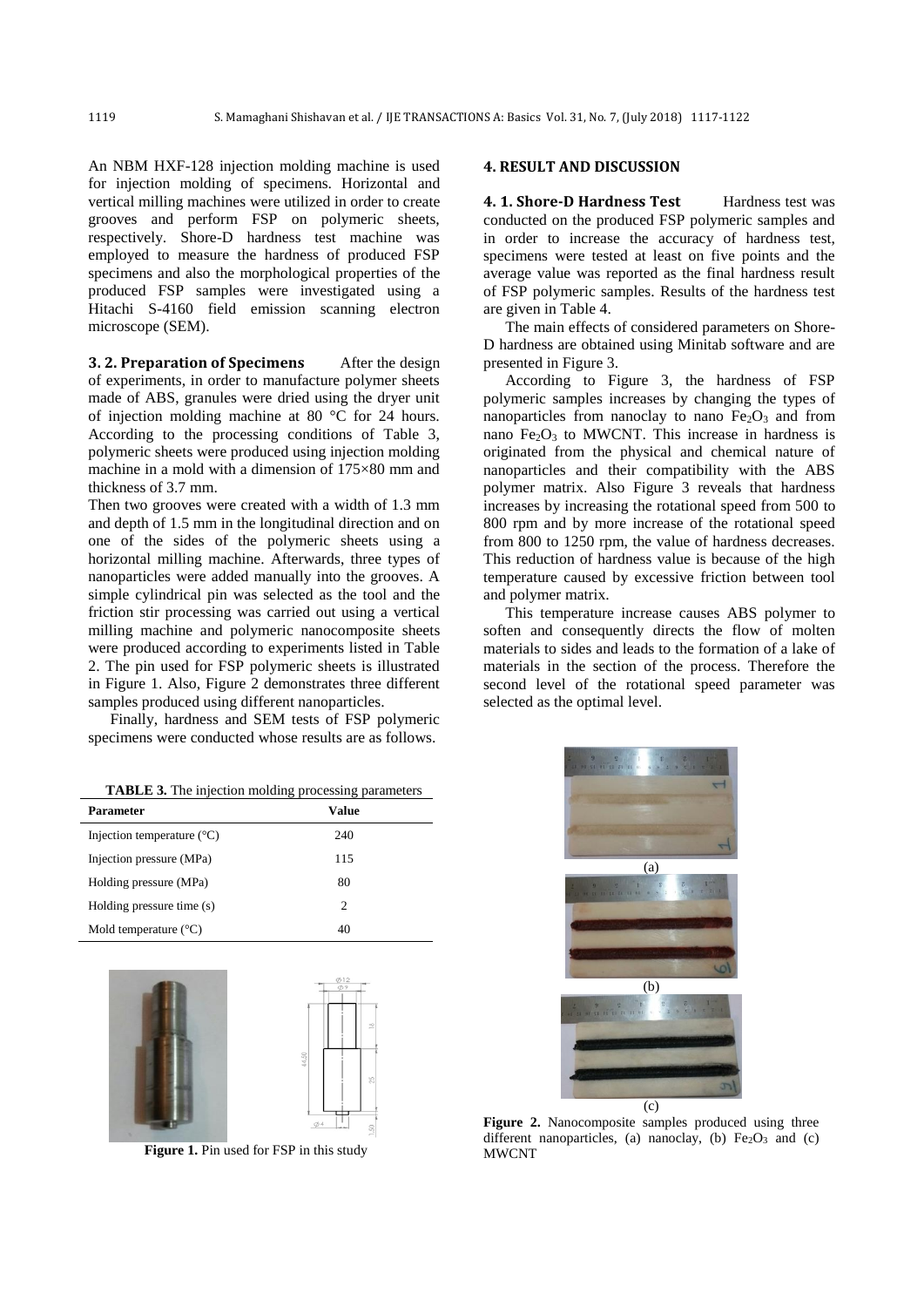**TABLE 4.** Results of hardness test of FSP polymeric specimens

| Sample no.     | <b>Shore-D hardness</b> |
|----------------|-------------------------|
| 1              | 70.66                   |
| $\overline{2}$ | 72.78                   |
| 3              | 76.68                   |
| $\overline{4}$ | 75.02                   |
| 5              | 77.06                   |
| 6              | 71.76                   |
| $\overline{7}$ | 76.96                   |
| 8              | 77.60                   |
| 9              | 76.14                   |
| Pure sample    | 68.17                   |

Also, it was found that by implementing higher transverse speeds an increase in the hardness can be observed. This increase in hardness can be due to the fast movement of the tool and faster cooling speed of materials in high transverse speed. In other words, in low transverse speeds, the tool moves with a lower speed through the materials and consequently, the heat originated from friction and fluidity of polymer matrix is increased. Therefore, the materials flow to the sides and due to lack of materials in the section of the process, the hardness of FSP polymeric specimens decreases. The third level of transverse speed was selected as the optimum level.

The results of S/N ratio analysis are given in Table 5. According to Table 5, transverse speed has the most significant influence on the hardness value of FSP polymeric specimens. The next factor is the nanoparticle type as reinforcement which is the next most effective parameter with a low difference from first parameter. Also, the rotational speed is determined as a parameter that has the least effect on the hardness value of FSP polymeric specimens. Also, Figure 4 indicates the effect of the interaction of parameters on the results of hardness test.

Figure 4 illustrates that if the transverse speed is set to the third level (63 mm/min), the variations of the two other parameters did not have a significant effect on the hardness of FSP samples.

**TABLE 5.** Results of S/N ratio analysis on hardness of FSP polymeric samples

| Level | <b>Nanoparticle</b><br>type | <b>Rotational speed</b><br>(rpm) | <b>Transverse speed</b><br>(mm/min) |
|-------|-----------------------------|----------------------------------|-------------------------------------|
|       | 37.31                       | 37.40                            | 37.30                               |
| 2     | 37.45                       | 37.59                            | 37.46                               |
| 3     | 37.72                       | 37.48                            | 37.72                               |
| Delta | 0.41                        | 0.19                             | 0.42                                |
| Rank  |                             | 3                                |                                     |

Also, samples containing carbon nanotubes have the highest values of hardness under different conditions compared to other nanoparticles.

Therefore, the third level of nano particle type (carbon nanotube), the second level of rotational speed (800 rpm), and third levels of transverse speed (63 mm/min) were selected as the optimum levels to achieve maximum hardness in FSP polymeric samples. Because no sample was produced using these levels of parameters due to Table 2, the optimal sample was produced and its hardness was measured. The Shore D hardness of optimum FSP sample was 79.72 that indicates the hardness of the specimens was improved by approximately 17% compared to a pure sample.

**4. 2. SEM Images** FSP sections of the ABS sheets were analyzed using SEM surface images. Before SEM test, in order to generate conductivity on the surfaces of polymeric samples, their surfaces were coated with Au. Figures 5, 6 and 7 illustrate the SEM images of different FSP specimens in this study. Three different nanoparticles were used. The distribution of nanoparticles in outer layers of the polymer sheets can be observed using these images. Occurrence of agglomeration causes nonuniform distribution which is not desirable.

Figure 5 shows the SEM pictures of nanocomposite samples containing nanoclay particles at different processing conditions; whiles Figures 6 and 7 indicate the nano  $Fe<sub>2</sub>O<sub>3</sub>$  and MWCNT ones, respectively.

As it can be observed in the SEM pictures, regardless of the type of nanoparticles, when the rotational speed is set to the second level (800 rpm) nanoparticles are dispersed appropriately in the polymer matrix due to good melting and mixing with the polymer matrix (samples 2, 5 and 8). Although the results illustrate that almost all nanoparticles were appropriately dispersed in the polymeric matrix especially at low concentrations.



**Figure 3.** Main effect of parameters on hardness of FSP polymeric samples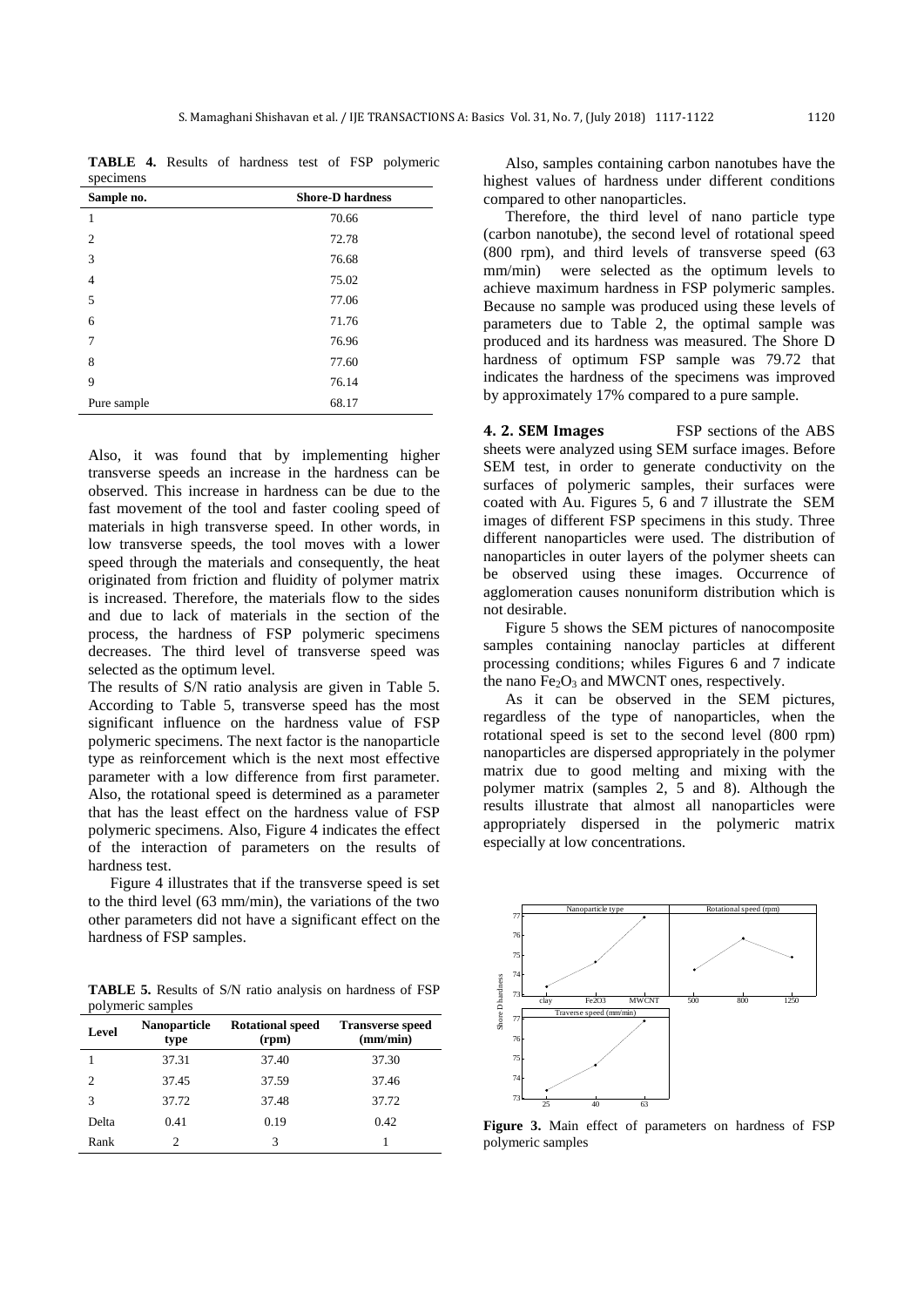

**Figure 4.** Interaction of parameters on the hardness of FSP polymeric samples



**Figure 5.** The SEM images of samples containing nanoclay (a) Sample 1, (b) Sample 2 and (c) Sample 3



**Figure 6.** The SEM images of samples containing nano Fe<sub>2</sub>O<sub>3</sub>, (a) Sample 4, (b) Sample 5 and (c) Sample 6

The best dispersion of nano particles belongs to nano  $Fe<sub>2</sub>O<sub>3</sub>$  in sample 5 with the rotational speed of 800 rpm and transverse speed of 63 mm/min.



**Figure 7.** The SEM images of samples containing MWCNT, (a) Sample 7, (b) Sample 8 and (c) Sample 9

It was also concluded in the previous section that the highest hardness is also obtained when carbon nanotubes were used and the rotational speed and transverse speeds are set to 800 rpm and 63 mm/min, respectively. Therefore, it seems that the processing conditions are the most effective factors on the distribution of nanoparticles in the polymer matrix.

### **5. CONCLUSIONS**

In the present study, the effect of material parameters (nano particle type) and process parameters (rotational and transverse speed of tool) on the hardness and morphological properties of FSP sections of ABS polymer was investigated. Hardness and SEM tests were carried out on the injection molded and friction stir processed samples. The results indicated that the addition of carbon nanotubes caused a significant increase in the hardness value of FSP polymeric samples. Also, transverse speed and nanoparticle type were introduced as the most effective parameters on the hardness of FSP specimens. The hardness of FSP specimens was improved approximately by 17% compared to a pure sample. Results of SEM test show that regardless of nanoparticle type when the rotational speed is set to the optimal level, nanoparticles were dispersed appropriately in the ABS polymer due to the better melting and mixing with the polymer matrix.